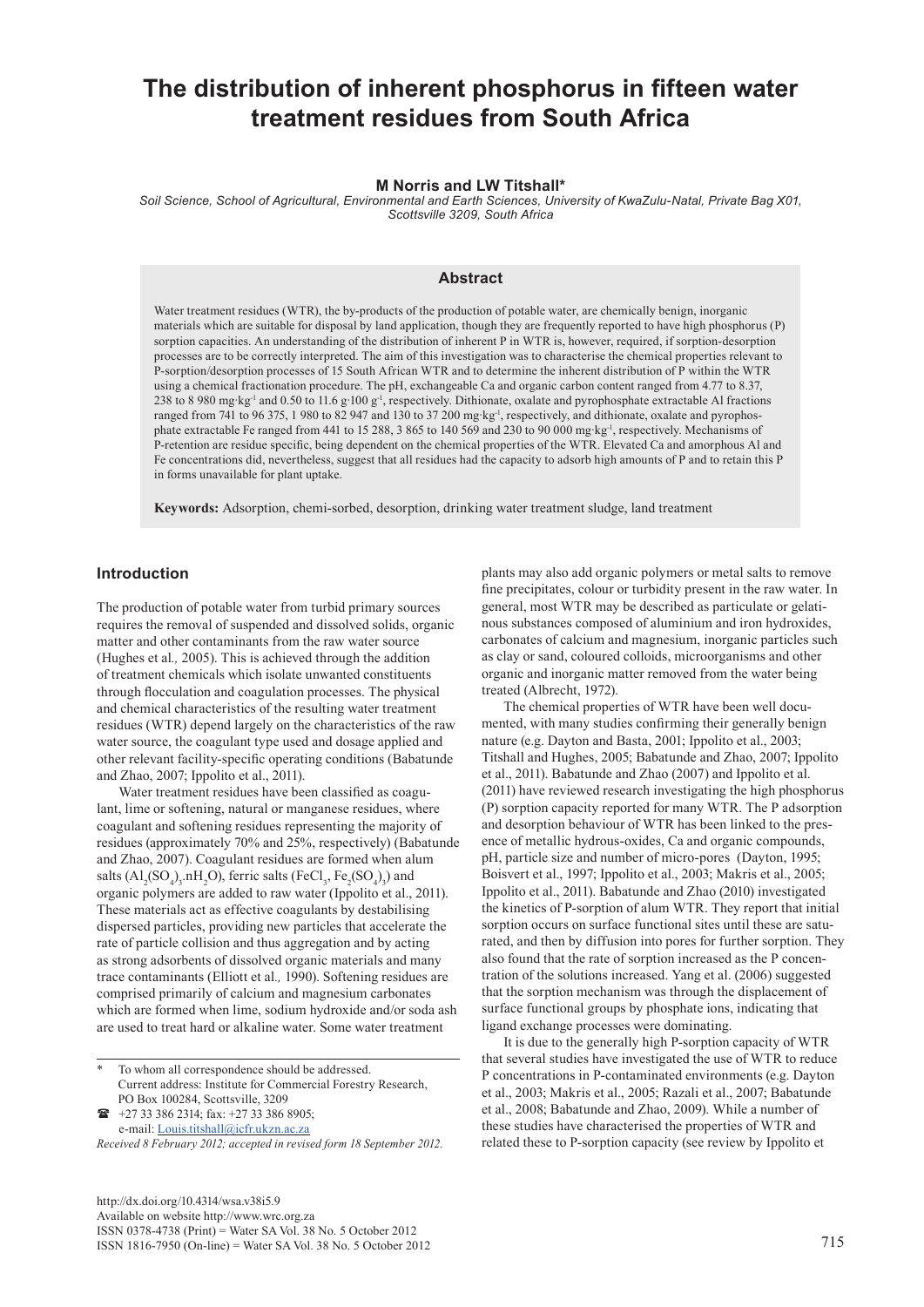| Table 1<br>The sequential fractionation procedure used to determine the distribution of inherent P within 15 South African<br>water treatment residues (adapted from Zhang and Mackenzie, 1997) |                                                    |                                                                                                        |  |  |  |  |  |  |  |
|-------------------------------------------------------------------------------------------------------------------------------------------------------------------------------------------------|----------------------------------------------------|--------------------------------------------------------------------------------------------------------|--|--|--|--|--|--|--|
| P-fraction                                                                                                                                                                                      | <b>Extractant</b>                                  | Procedure                                                                                              |  |  |  |  |  |  |  |
| Soluble and loosely-held P and P $\frac{b}{2}$ 30 ml 1 mol $\ell$ <sup>-1</sup> NaHCO <sub>3</sub>                                                                                              |                                                    | Shake for 16 h, centrifuge at 4 000 $r \cdot min^{-1}$ for 10 min and filter                           |  |  |  |  |  |  |  |
| Aluminium and iron oxide surface - $30 \text{ m} \ell$ 0.1 mol $\ell$ <sup>-1</sup> NaOH                                                                                                        |                                                    | Shake for 16 h and centrifuge at 4 000 $r$ min <sup>-1</sup> for 10 min and filter                     |  |  |  |  |  |  |  |
| bound P and P                                                                                                                                                                                   |                                                    |                                                                                                        |  |  |  |  |  |  |  |
| Calcium-bound P.                                                                                                                                                                                | $30 \text{ m} \ell$ 1 mol $\ell$ <sup>-1</sup> HCl | Shake for 16 h and centrifuge at 4 000 r min <sup>-1</sup> for 10 min and filter                       |  |  |  |  |  |  |  |
| Residual P                                                                                                                                                                                      | $H_2SO_4 - H_2O_2$ digestion                       | Add 5 ml conc. $H$ , $SO$ <sub>4</sub> and 5ml $H$ <sub>2</sub> O <sub>2</sub> and digest at 360°C for |  |  |  |  |  |  |  |
|                                                                                                                                                                                                 |                                                    | 3 h and filter                                                                                         |  |  |  |  |  |  |  |

*a inorganically-bound P*

*b organically-bound P*

al., 2011), no studies were found that investigated the chemical distribution of the inherent P in WTR. It is argued here that an understanding of the inherent (or natural) P content and distribution in WTR is required to better understand the sorptiondesorption behaviour and also the potential for land application or as an environmental P-sorbent. Thus the primary objective of this investigation was to characterise the inherent distribution of P within 15 South African WTR using a chemical fractionation procedure. This included separating the P in the WTR into labile (plant available) and non-labile (chemisorbed) fractions, with consideration of organically- and inorganically-bound phases. In addition, selected chemical properties that may affect the distribution of the inherent P are investigated and the relationship between these properties, as well as the different P fractions, determined using simple correlation statistics.

## **Materials and methods**

#### **Material collection and chemical characterisation**

Fifteen WTR from a range of South African water treatment facilities were collected to represent a range of WTR types. With the exception of 1 WTR, all of the residues were generated through coagulation/flocculation processes, though information about specific treatment chemicals was not supplied by the water treatment facilities. In the case of the WTR 13, it was indicated that large amounts of lime were used resulting in a lime residue, though additional coagulation and flocculation were used for thickening purposes. The WTR were all air-dried and milled to pass a 2 mm sieve for chemical analysis, unless otherwise indicated. The pH was measured in distilled water using a Meter Lab PHM 210 pH meter with a standard glass electrode in a WTR: solution ratio of 1:2 (10 g WTR:20 mℓ distilled water) after shaking for 1 h on a reciprocal shaker (Dayton, 1995). Exchangeable Ca was determined after extraction with 1 mol  $\ell$ <sup>-1</sup> NH<sub>4</sub>NO<sub>3</sub> using a Varian Spectra AA200 atomic absorption spectrophotometer. Plant available phosphorus was estimated by extracting with AMBIC solution (0.25 mol $\ell$ <sup>-1</sup> ammonium bicarbonate, pH 8.3) and P was determined colourimetrically (The Non-Affiliated Soil Analysis Work Committee, 1990) on a Varian Cary 1E UV-Visible spectrophotometer. Readily oxidisable organic carbon (OC) was determined titrimetrically following potassium dichromate oxidation on < 0.5 mm material (Walkley, 1947).

Oxalate extractable Al, Fe and P were determined after extraction with acid ammonium oxalate (0.175 M) at pH 3 (Loeppert and Inskeep, 1996). All residues were pre-treated with ammonium acetate to prevent the precipitation of Ca-oxalate salts. After extraction, samples were centrifuged at 3 500 r·min-1 for 10 min and analysed for Al, Fe, Ca and P using a Varian (720 ES) inductively coupled plasma-atomic emission spectroscope (ICP-AES). Phosphorus extracted during this procedure  $(P_{\alpha})$  was assumed to be bound to the amorphous Al  $(Al_{\infty})$  and Fe (Fe<sub>\cox)</sub> component. The P-saturation index (PSI) for each residue was calculated as the molar ratio of  $P_{\alpha}$  to the sum of  $AI_{\infty}$  and Fe<sub> $\infty$ </sub> (Elliot et al., 2002; Dayton and Basta, 2005). A dithionate-citrate-bicarbonate extraction (0.3 M citrate, 1 mol·ℓ-1 bicarbonate and dithionate added in excess) (Mehra and Jackson, 1960) was used to determine the total amounts of free Al and Fe oxides. Extracts were analysed for Al and Fe by atomic adsorption spectroscopy (AAS) on a Varian Spectra AA-200. Organically-bound Al and Fe were determined after extraction with 0.1 mol $\ell$ <sup>-1</sup> sodium pyrophosphate (McKeague, 1967). Extracts were analysed for Al and Fe by AAS. All extractions, with the exception of the pyrophosphate extraction (0.3 g samples), were carried out in duplicate on 0.5 g samples.

#### **Phosphorus fractionation**

The distribution of inherent P in the 15 WTR was determined using a sequential phosphorus extraction procedure (Zhang and Mackenzie, 1997) on duplicate 0.5 g samples. This procedure identified soluble and 'loosely' held P (bicarbonate extraction), Al and Fe oxide surface bound P (NaOH extraction), Ca bound P (HCl extraction) and residual P ( $H_2SO_4$  digestion) (Table 1).

Aliquots of the bicarbonate and hydroxide extracts (10 to 15 mℓ) were acidified with 2 mol·ℓ-1 HCl to precipitate extracted organic matter and the supernatant analysed for inorganic  $P(P_i)$ . The remainder of the bicarbonate and hydroxide extracts were analysed for total P after a  $H_2SO_4/H_2O_2$  digestion (Zhang and Mackenzie, 1997). Organically bound P  $(P_0)$  was determined as the difference between total P and  $P_i$ . This permitted the separation of soluble and 'loosely' held P and Al and Fe oxide surfacebound P into their respective inorganic and organic components. Plant available  $P_i$  was estimated by extracting with 1 mol· $\ell$ <sup>-1</sup> bicarbonate and  $0.1 \text{ mol } \ell^{-1}$  NaOH. Inorganic P in all extracts and digestion solutions was determined colourimetrically by the molybdate blue method (Murphy and Riley, 1962). Total P was calculated as the sum of the fractionated components.

## **Results and discussion**

#### **Chemical characteristics**

The range in pH values for the 15 WTR (4.77 to 8.37) (Table 2) was similar to that of 17 WTR from Oklahoma (5.29 to 7.77; Dayton, 1995). In most cases, the WTR were neutral to alkaline with the exception of the WTR 4 and 8. Ammonium nitrate extractable calcium content ranged from 238 mg·kg-1 in the acidic WTR 4 residue to 8 980 mg·kg-1 in WTR 5. The only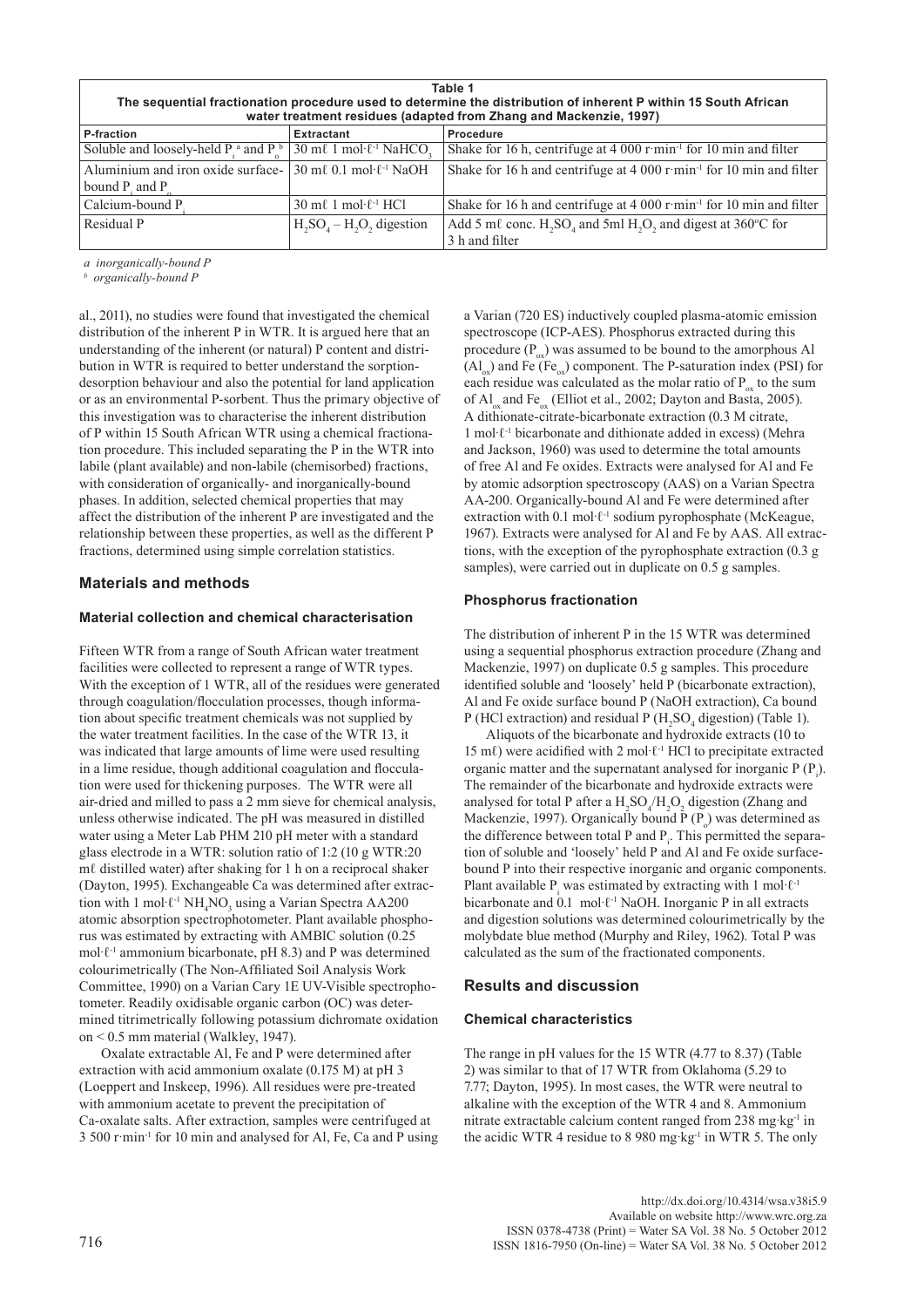| Table 2<br>Selected chemical characteristics of 15 South African water treatment residues and the phosphorus sorption index |      |                     |         |                           |                                  |                   |         |          |               |         |                    |                         |  |
|-----------------------------------------------------------------------------------------------------------------------------|------|---------------------|---------|---------------------------|----------------------------------|-------------------|---------|----------|---------------|---------|--------------------|-------------------------|--|
| <b>WTR</b>                                                                                                                  | pH   | OC <sup>a</sup>     | Ca      | <b>AMBIC</b> <sup>b</sup> |                                  | <b>Dithionate</b> | Oxalate |          | Pyrophosphate |         | $P_{ox}^{\quad c}$ | <b>PSI</b> <sup>d</sup> |  |
|                                                                                                                             |      | $g \cdot 100g^{-1}$ |         | P                         | Fe<br>AI<br>Fe<br>AI<br>AI<br>Fe |                   |         |          |               |         |                    | $\%$                    |  |
|                                                                                                                             |      |                     |         | $mg \cdot kg^{-1}$        |                                  |                   |         |          |               |         |                    |                         |  |
|                                                                                                                             | 7.04 | 9.13                | 1 613   | 4.39                      | 96 375                           | 2 5 6 5           | 44 727  | 6 2 4 0  | 37 200        | 11 400  | 69.9               | 0.137                   |  |
| $\overline{2}$                                                                                                              | 7.56 | 2.07                | 3782    | 24.8                      | 1 171                            | 700               | 2 5 3 6 | 8980     | 310           | 840     | 71.3               | 0.619                   |  |
| 3                                                                                                                           | 7.77 | 11.6                | 3 0 8 0 | 7.10                      | 78 000                           | 981               | 82 947  | 75 985   | 4 0 7 0       | 1 3 4 0 | 56.3               | 0.035                   |  |
| $\overline{4}$                                                                                                              | 5.92 | 9.93                | 238     | 3.04                      | 19 038                           | 2978              | 36 624  | 6 178    | 24 500        | 6400    | 22.8               | 0.053                   |  |
| 5                                                                                                                           | 7.25 | 3.26                | 8980    | 34.9                      | 741                              | 5 2 6 3           | 2822    | 53 419   | 390           | 7470    | 30.5               | 0.054                   |  |
| 6                                                                                                                           | 6.93 | 7.55                | 1 0 8 0 | 6.42                      | 17975                            | 2 0 5 9           | 33 638  | 140 569  | 9 9 10        | 2 500   | 18.3               | 0.011                   |  |
| $\tau$                                                                                                                      | 7.56 | 4.45                | 5 5 7 7 | 4.62                      | 12 800                           | 15 288            | 4 5 0 7 | 10 341   | 5 8 8 0       | 90 000  | 57.2               | 0.385                   |  |
| 8                                                                                                                           | 4.77 | 4.74                | 575     | 14.4                      | 7 0 6 3                          | 1 1 8 6           | 12 615  | 9736     | 14 850        | 7 5 3 0 | 25.0               | 0.112                   |  |
| 9                                                                                                                           | 7.29 | 3.85                | 3 8 6 0 | 23.4                      | 1 583                            | 2 5 2 6           | 6 2 6 0 | 5 4 4 2  | 1 1 5 0       | 1 1 4 0 | 55.9               | 0.478                   |  |
| 10                                                                                                                          | 7.82 | 2.56                | 2 760   | 11.8                      | 228                              | 1486              | 2953    | 18 8 6 6 | 350           | 740     | 42.8               | 0.196                   |  |
| 11                                                                                                                          | 7.44 | 0.50                | 2 3 8 7 | 5.07                      | 1 1 3 9                          | 836               | 2 5 4 6 | 21 176   | 3 4 7 0       | 3 140   | 32.6               | 0.137                   |  |
| 12                                                                                                                          | 7.54 | 1.27                | 3 6 9 1 | 37.0                      | 936                              | 2 5 2 4           | 2 0 8 3 | 3 8 6 5  | 270           | 4 0 7 0 | 93.8               | 1.577                   |  |
| 13                                                                                                                          | 8.37 | 0.72                | 1 3 1 1 | 13.1                      | 1 2 8 3                          | 441               | 3 2 3 4 | 21 3 4 2 | 130           | 230     | 31.8               | 0.129                   |  |
| 14                                                                                                                          | 7.25 | 0.57                | 3 4 3 3 | 1.01                      | 1 613                            | 2 1 3 4           | 1 401   | 5 3 3 8  | 1 250         | 7410    | 19.4               | 0.288                   |  |
| 15                                                                                                                          | 8.02 | 0.91                | 3 747   | 2.59                      | 909                              | 7 1 1 3           | 1 980   | 5952     | 200           | 1 250   | 26.6               | 0.335                   |  |

*a Ammonium bicarbonate pH 8.3.*

*b Organic carbon.*

*C Oxalate extractable P.*

*d Phosphorus Saturation Index (PSI =*  $[P_o]/[A_l_o]+[Fe_o]$ *) where units were converted to molar ratios and presented as a percentage.* 

lime residue (WTR 13) did not reflect the highest Ca content, suggesting that the form of Ca present in this residue was not in a readily available form. Titshall and Hughes (2005) had previously investigated WTR from the same water treatment facility and found that a relatively small proportion of the total Ca present in the WTR was readily available (approximately 2.5%). However, in general, the range of these values suggests that there is varying potential for the formation of insoluble calcium phosphate compounds. Organic carbon content ranged between 0.50 and 11.6% (Table 2) and is related to the characteristics of the water treatment chemicals and raw water quality. The AMBIC extractable phosphorus values ranged from 1.01 to 37.0 mg·kg-1, which likely reflects the variability in P concentrations of the raw water sources and treatment chemicals, though this was not specifically measured here. The highest AMBIC extractable P concentrations (> 20 mg·kg<sup>-1</sup>) were measured (in decreasing order) in the WTR  $12 > 5 >$  $2 \approx 9$  (Table 2). Typical AMBIC P concentrations for South African soils have been reported to range between 0.3 and 15.3 mg·kg-1 (Schmidt et al., 2004), suggesting that the WTR with high P concentrations may be beneficial from an agronomic perspective and that the land application on P-deficient soils may be of some potential value.

Amorphous Al  $(AI_{\alpha}^{\dagger})$  and Fe (Fe<sub>ox</sub>) ranged from 1 401 to 82 947 mg·kg<sup>-1</sup> for Al and  $\frac{3}{3}$  865 to 140 569 mg·kg<sup>-1</sup> for Fe (Table 2). The values reported here for  $AI_{ox}$  are similar to those reported by Dayton and Basta (2005) for 18 WTR from Oklahoma (15 300 to 84 000 mg·kg<sup>-1</sup>), but Fe<sub>ox</sub> values were generally higher in the WTR reported in this study than those of Dayton and Basta (2005; 120 to 12 300 mg·kg-1). This may reflect differences in treatment chemical types and dosage as well as differences in the nature of the particulates removed from the raw water sources.

This non-crystalline component is of particular relevance with respect to P-sorption due to their large specific surface areas and chemical affinity for phosphate. The P saturation index (PSI) values show that for PSI < 100% there is an excess of reactive Al and Fe while PSI > 100% indicates that reactive

components are saturated by an excess of P (Elliot et al., 2002). The values measured ranged from 0.011 to 1.58%, indicating a low P-saturation index (Table 2), suggesting that all the WTR investigated here have the potential to adsorb large quantities of P. Dayton and Basta (2005) reported PSI values that ranged from 0.25 to 6.34% for 18 Oklahoma WTR.

Dithionate extractable Al  $(Al_{di})$  and Fe (Fe<sub>di</sub>) varied from 741 to 96 375 mg·kg-1 for Al and from 441 to 15 288 mg·kg-1 for Fe (Table 2). This extraction, which removes finely-divided, crystalline mineral phases, amorphous inorganic Al and Fe and organic-complexed components, provides a measure of total 'free' Al and Fe oxide contents. Therefore, it was not expected that dithionate fractions would be, for the majority of residues, less than the poorly crystalline fractions removed with the oxalate extraction. Loeppert and Inskeep (1996) have noted that the dissolution efficiency of the dithionate reagent is strongly affected by particle size. Therefore, dithionate extraction efficiency may have been reduced due to insufficient reduction in particle size prior to analysis. However, the ease with which amorphous components are dissolved does suggest that particle size variation is of limited importance. Pyrophosphate extractable Al  $(Al_{py})$  and Fe (Fe<sub>py</sub>) values, which varied from 130 to 37 200 mg $\text{kg}$ <sup>1</sup> for Al and from 230 to 90 000 mg $\text{kg}$ <sup>1</sup> for Fe (Table 3), were generally less than oxalate and dithionate extractable fractions. Aluminium and Fe extracted in this procedure are considered organically bound and may consist of crystalline and amorphous fractions. Elevated values (e.g. WTR 1 and 7) may, therefore, reflect the additional dissolution of poorly ordered Al and Fe phases not associated with organic matter (Bertsch and Bloom, 1996). The positive correlation coefficient between oxalate and dithionate extractable Fe fractions (0.96; Table 3), in part, supports this argument. However, this relationship was not as clear for the oxalate and dithionate extractable Al fractions that had a markedly weaker correlation (0.53; Table 3) than that of the Fe fractions. However, the positive correlation between  $AI_{\infty}$  and organic carbon content (0.56), while not a strong relationship, does suggest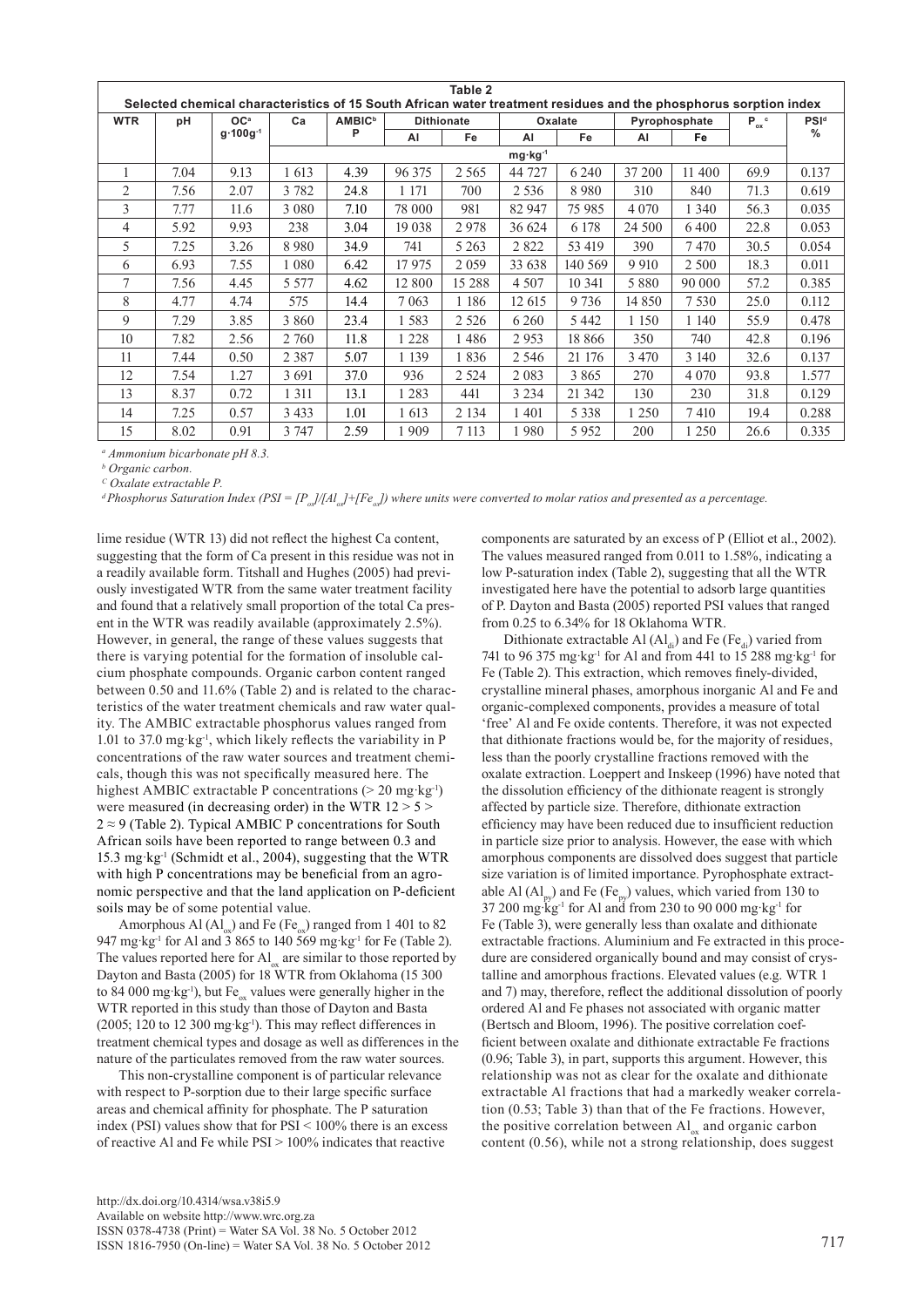| Table 3<br>Correlation table detailing the relations between WTR chemical properties and P fractions |         |         |                         |                   |                       |          |                        |           |                 |                                  |                   |                 |         |
|------------------------------------------------------------------------------------------------------|---------|---------|-------------------------|-------------------|-----------------------|----------|------------------------|-----------|-----------------|----------------------------------|-------------------|-----------------|---------|
|                                                                                                      | рH      | Ca      | Dith <sup>a</sup><br>AI | <b>Dith</b><br>Fe | Ox <sup>b</sup><br>AI | 0x<br>Fe | Pyr <sup>c</sup><br>AI | Pyr<br>Fe | OC <sup>d</sup> | <b>Bicarb</b> <sup>e</sup><br>Pi | <b>NaOH</b><br>Pi | Po <sup>f</sup> | HCI Pi  |
| Ca                                                                                                   | 0.38    |         |                         |                   |                       |          |                        |           |                 |                                  |                   |                 |         |
| Dithi Al                                                                                             | $-0.04$ | $-0.23$ |                         |                   |                       |          |                        |           |                 |                                  |                   |                 |         |
| Dithi Fe                                                                                             | 0.13    | 0.5     | $-0.09$                 |                   |                       |          |                        |           |                 |                                  |                   |                 |         |
| $Ox$ Al                                                                                              | $-0.47$ | $-0.17$ | 0.53                    | 0.01              |                       |          |                        |           |                 |                                  |                   |                 |         |
| $Ox$ Fe                                                                                              | 0.15    | 0.65    | $-0.13$                 | 0.96              | $\Omega$              |          |                        |           |                 |                                  |                   |                 |         |
| Pyr Al                                                                                               | $-0.55$ | $-0.49$ | 0.68                    | $-0.04$           | 0.88                  | $-0.13$  |                        |           |                 |                                  |                   |                 |         |
| Pyr Fe                                                                                               | 0.01    | 0.31    | 0.03                    | 0.89              | 0.02                  | 0.84     | 0.08                   |           |                 |                                  |                   |                 |         |
| OC                                                                                                   | $-0.37$ | $-0.3$  | 0.78                    | $-0.04$           | 0.56                  | $-0.05$  | 0.67                   | 0.06      |                 |                                  |                   |                 |         |
| Bicarb Pi                                                                                            | 0.08    | 0.73    | $-0.26$                 | 0.01              | 0.04                  | 0.24     | $-0.31$                | $-0.11$   | $-0.22$         |                                  |                   |                 |         |
| NaOH Pi                                                                                              | 0.01    | 0.74    | $-0.05$                 | 0.12              | 0.23                  | 0.34     | $-0.12$                | $-0.04$   | $\theta$        | 0.86                             |                   |                 |         |
| Po                                                                                                   | $-0.14$ | $-0.53$ | $-0.05$                 | $-0.17$           | $-0.15$               | $-0.31$  | 0.13                   | 0.09      | $-0.11$         | $-0.44$                          | $-0.7$            |                 |         |
| HCl Pi                                                                                               | 0.07    | 0.76    | $-0.17$                 | 0.1               | 0.12                  | 0.33     | $-0.24$                | $-0.05$   | $-0.13$         | 0.88                             | 0.98              | $-0.65$         |         |
| P Resid <sup>g</sup> .                                                                               | 0.15    | 0.02    | 0.18                    | 0.14              | 0.06                  | 0.12     | 0.01                   | $-0.08$   | 0.22            | $-0.22$                          | 0.04              | $-0.74$         | $-0.02$ |

*a Dithionate extractable* 

*b Oxalate extractable*

*c Pyrophosphate extractable* 

*d Organic carbon*

*e Bicarbonate extractable*

*f Organic P is calculated as the sum of bBicarbonate*  $P_{_o}$  *and NaOH*  $P_{_o}$  *fractions* 

*g Residual P*

| Table 4                                                                                                                 |  |  |  |  |  |  |  |
|-------------------------------------------------------------------------------------------------------------------------|--|--|--|--|--|--|--|
| Fractionation of P within 15 South African WTR. Bold value represents the ratio of P fractionated to total P (%), while |  |  |  |  |  |  |  |
| values in parentheses are the amount of P extracted for each component (mq kq <sup>-1</sup> )                           |  |  |  |  |  |  |  |

| <b>WTR</b> | <b>Total P fractionated</b> |                    |                    |       |      |             |              |       |      |        |                   |       | $P_{\text{Tot}}^{b}$ |
|------------|-----------------------------|--------------------|--------------------|-------|------|-------------|--------------|-------|------|--------|-------------------|-------|----------------------|
|            |                             | <b>Bicarbonate</b> |                    |       |      | <b>NaOH</b> |              |       | HCI  |        | <b>Residual P</b> |       | $mg \cdot kg^{-1}$   |
|            | P <sub>1</sub>              |                    | $\overline{P_o^a}$ |       | P,   |             | $P_{\alpha}$ |       | Р.   |        | $(P_1 + P_2)$     |       |                      |
|            | 0.33                        | (4.63)             | 21.6               | (303) | 0.96 | (13.5)      | 24.2         | (339) | 0.85 | (11.9) | 52.1              | (730) | 1 403                |
| 2          | 0.91                        | (10.4)             | 27.3               | (314) | 0.5  | (5.79)      | 27.4         | (315) | 1.91 | (22.0) | 41.9              | (482) | 1 1 4 9              |
| 3          | 0.36                        | (5.23)             | 18.5               | (270) | 0.94 | (13.7)      | 19.1         | (280) | 1.67 | (24.5) | 59.4              | (870) | 1463                 |
| 4          | 0.33                        | (4.57)             | 21.3               | (295) | 0.35 | (4.92)      | 19.3         | (269) | 0.86 | (12.0) | 57.8              | (803) | 1 3 8 9              |
| 5          | 1.78                        | (30.7)             | 16.2               | (281) | 7.17 | (124)       | 8.42         | (146) | 12.1 | (209)  | 54.3              | (938) | 1 727                |
| 6          | 0.33                        | (4.53)             | 21.4               | (295) | 0.6  | (8.24)      | 22.5         | (310) | 0.81 | (11.1) | 54.3              | (746) | 1 374                |
| 7          | 0.34                        | (4.51)             | 22.3               | (297) | 0.41 | (5.44)      | 24.2         | (322) | 1.13 | (15.0) | 51.6              | (686) | 1 3 2 9              |
| 8          | 0.38                        | (4.89)             | 25.1               | (321) | 0.46 | (5.86)      | 25.2         | (323) | 0.84 | (10.8) | 48                | (615) | 1 2 8 0              |
| 9          | 0.42                        | (5.90)             | 18.1               | (256) | 0.43 | (6.09)      | 22.9         | (324) | 1.13 | (16.0) | 57.1              | (808) | 1 4 1 6              |
| 10         | 0.47                        | (5.29)             | 26.6               | (299) | 0.46 | (5.19)      | 26.5         | (298) | 1.03 | (11.6) | 44.9              | (505) | 1 1 2 3              |
| 11         | 0.35                        | (4.60)             | 24.4               | (322) | 0.36 | (4.75)      | 23.1         | (305) | 2.71 | (35.8) | 49.1              | (648) | 1 3 2 1              |
| 12         | 1.06                        | (14.5)             | 22.2               | (304) | 1.02 | (14.0)      | 21           | (288) | 2.15 | (29.5) | 52.6              | (721) | 1 371                |
| 13         | 0.34                        | (5.03)             | 20.5               | (300) | 0.3  | (4.40)      | 21.1         | (310) | 1.31 | (19.2) | 56.4              | (827) | 1466                 |
| 14         | 0.32                        | (4.62)             | 19.3               | (283) | 0.31 | (4.47)      | 20.6         | (301) | 0.73 | (10.7) | 58.7              | (858) | 1 461                |
| 15         | 0.29                        | (4.46)             | 18.5               | (281) | 0.3  | (4.50)      | 19.3         | (294) | 0.7  | (10.7) | 60.9              | (928) | 1523                 |

<sup>*a*</sup> $P_i$  and  $P_o$  refer to inorganic and organic components respectively.

*b Total P values were obtained from the sum of the of bicarbonate, NaOH, HCl and residual P fractions.*

that a proportion of the amorphous Al component is complexed with organic matter. This has important implications with respect to P-sorption processes given the greater reactivity of organic Al compared to mineral-bound fractions (Bertsch and Bloom, 1996). This, however, requires further investigation.

#### **Phosphorus fractionation**

Total P concentrations ranged from 1 149 to 1 727 mg·kg-1 (Table 4), which is within the typical range for WTR (300 to 4 000 mg·kg-1; Dayton et al., 2003). These values are lower than total P concentrations reported for South African sewage sludges (range 4 100 to 41 000 mg·kg-1; Korentajer, 1991)) and within the typical range for soils  $(200 \text{ to } 5000 \text{ mg P kg}^{-1})$ ; Lindsay, 1979). The fractionation data (Table 4) suggests that most of the P is present in forms that are not readily available for plant uptake as the soluble inorganic P and the inorganic P held on mineral surfaces through weak chemical interactions only comprised a small fraction of total P (Table 4). Most of fractionated P was bound as organic, calcium and residual forms, for all WTR. The high concentration of P present in the fixed fractions for all WTR does, however, indicate that P-supplying capacity of these WTR is limited.

This has been demonstrated by Dayton and Basta (2001) who found that tomatoes grown on WTR exhibited P deficiency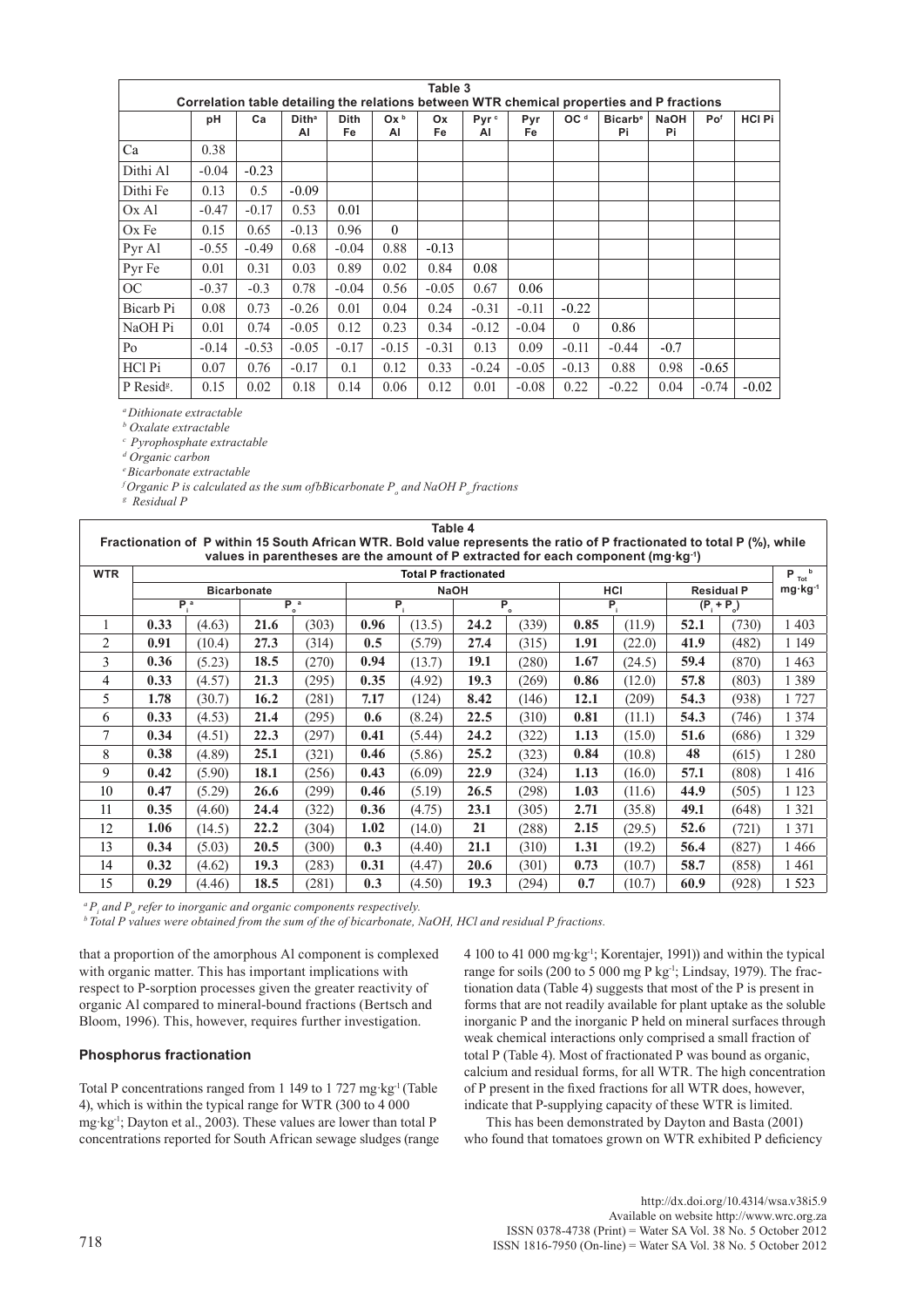even when Olsen and Mehlich III extractable P values were within adequate soil levels. This suggests that WTR are unlikely to make a positive contribution to bioavailable P pools unless unavailable P is released from the fixed fractions through exchange or dissolution mechanisms. The organically-bound P fraction P ranged from 24.6 to 54.7% and, though not considered immediately plant-available, mineralisation of this fraction may increase bioavailable inorganic P pools. The rate at which these organic compounds release P will be affected by the stability of the organic compounds, which may include both organic compounds derived from the raw water and from treatment chemicals (organic polymers, activated charcoal). Butkus et al. (1998) hypothesised that organic polymers, in addition to Fe and Al oxides, were responsible for a significant fraction of the P sorbed to a ferric WTR, where models predicted that phosphate associated with quaternary polyamine constituted up to 40% of the phosphate bound by the WTR at high P loadings. This finding is likely to apply equally to P present in the raw water when it comes into contact with the organic polymers used to treat the raw water. The poor correlation between the sum of organic P fractions (extracted with bicarbonate and hydroxide) and OC  $(r = -0.11)$  (Table 3) suggests that P is not necessarily associated with the readily oxidisable organic carbon compounds in the WTR. As the method used to estimate OC in this study (dichromate oxidation) was developed for readily oxidisable carbon fractions it may not give a true reflection of recalcitrant carbon compounds. Given that  $P_0$  was determined as the difference between total P and  $P_i$ , and that total P was determined on each extract after acid digestion, it is likely that the values determined for  $P_{o}$  reflected P contained in the stable, recalcitrant carbon fractions of the WTR.

With the exception of WTR 5, the quantity of P present in non-labile Ca forms was low relative to other fractions (Table 4). Possibly, extensive precipitation of P-rich solid phases is inhibited by competing adsorption reactions (Dayton, 1995) and inherently low P contents. The positive correlation between HCl extractable P and Ca content  $(r = 0.76)$  (Table 3) does, however, suggest an association between P and Ca, although the mechanism of retention remains unclear. The labile P fractions (bicarbonate and hydroxide extracts) tended to increase with an increase in Ca content even though it is expected that P concentrations would decrease with an increase in Ca content due to solid-phase precipitation. Possibly, a proportion of inherent labile P is retained on Ca mineral surfaces through weak forces of attraction as opposed to surface precipitation or specific sorption processes.

Residual P ranged from 41.9 to 60.9 % of the total (Table 4), and represented the largest fraction of the inherent P in most of the residues. This fraction is expected to be comprised of inorganic and organic P strongly chemisorbed to mineral surfaces or occluded within mineral structures, and is considered 'fixed' and not available for plant uptake. The P sorbed to amorphous Al and Fe oxides (19.4 to 93.8 mg·kg<sup>-1</sup>) (Table 4) reflects the addition of varying quantities of Al and Fe coagulants during the different treatment processes. The P sorbed to these oxide fractions comprises a significant fraction of total inherent P. It is difficult to determine from which fraction the oxalate extractable constituent is drawn without knowledge of amorphous Al and Fe distribution, although most oxalate P is expected to be extracted from the residual fraction. In addition, the formation of Ca-oxalate salts during extraction may also reduce the effectiveness of the extractant in WTR containing appreciable amounts of available Ca (e.g. Maguire et al., 2001).

# **Conclusions**

The characterisation of these 15 WTR has shown a high degree of variability in the chemical properties relevant to P-sorption and desorption processes. The use of specific treatment chemicals in varying quantities to treat raw water sources, which have their own distinctive characteristics, means that each residue has unique chemical properties. Phosphorus sorption processes should, therefore, be residue specific. The extent to which P is retained or released by WTR will nonetheless be extensively influenced by a few important composition variables. Amorphous Al and Fe oxide in particular, have been shown to be strongly correlated to P-sorption capacity (Dayton, 1995; Haustein et al., 2000; Yang et al., 2006), while high Ca contents favour the precipitation of insoluble calcium phosphates (Dayton, 1995). Phosphorus saturation indices have also been shown to give a good indication of P-fixing potential, particularly in Al- and Fe-based residues (Elliot et al., 2002, Ippolito et al., 2011). It follows, therefore, based on chemical characterisation data, that all residues would be expected to adsorb high amounts of P. Furthermore, elevated amorphous Al and Fe and Ca contents suggest that sorbed phosphorus will be retained in forms unavailable for plant uptake.

Chemical fractionation revealed that most of the P in the WTR was present in forms that were not available for plant uptake. While total P values were comparable to typical soils, most P was bound in non-labile organic or residual forms. This, in conjunction with their elevated quantities of reactive Al and Fe oxides, suggests that plants growing on WTR-amended soils may be subjected to growth-inhibiting P deficiency. While this has been confirmed by numerous studies involving pot experiments (Bugbee and Frink, 1985; Cox et al., 1997; Hyde and Morris, 2000), studies by Elliott et al. (1990), Basta (2000) and Hughes et al. (2005), have shown that under field conditions P deficiencies are not observed. For instance, Hughes et al. (2005) noted that ryegrass grown on WTR-amended soil showed no indication of P deficiency even though the grass roots were concentrated within a WTR mulch layer. This suggests that this residue has sufficient P to satisfy plant growth requirements even though labile P fractions were below adequate soil levels. The high amount of P present in organically-bound forms is, in this regard, of particular interest. The absence of P deficiencies under field conditions could be attributed to the slow mineralisation of this fraction. In addition to this, plants may themselves increase labile P pools through disequilibria and ligand desorption mechanisms.

However, despite results from work by Hughes et al. (2005) and others suggesting no negative impact under field conditions, variation in inherent P distribution means that agronomic applications of WTR should be treated independently. For example, research by Oladeji et al. (2007 and 2008) indicates that in P-deficient Florida soils additional P-sources are required to counter the high P-soprtion potential of the WTR used. With respect to the WTR investigated in this study, the content and availability of inherent P are thus also a consideration prior to land application. Residues with low amounts of labile P may, for example, require P treatment prior to or at the time of land application. Ultimately, the success of land application needs to be assessed for each residue on a field scale. From an environmental perspective, the stability of the inherent P component is highly favourable and suggests that land application will not be negatively impacted by the excess surface runoff or leaching of P. In addition to this, the high P-sorption potential (low PSI values and elevated Ca content) of the WTR makes them suitable for use as eutrophication preventatives or ameliorants.